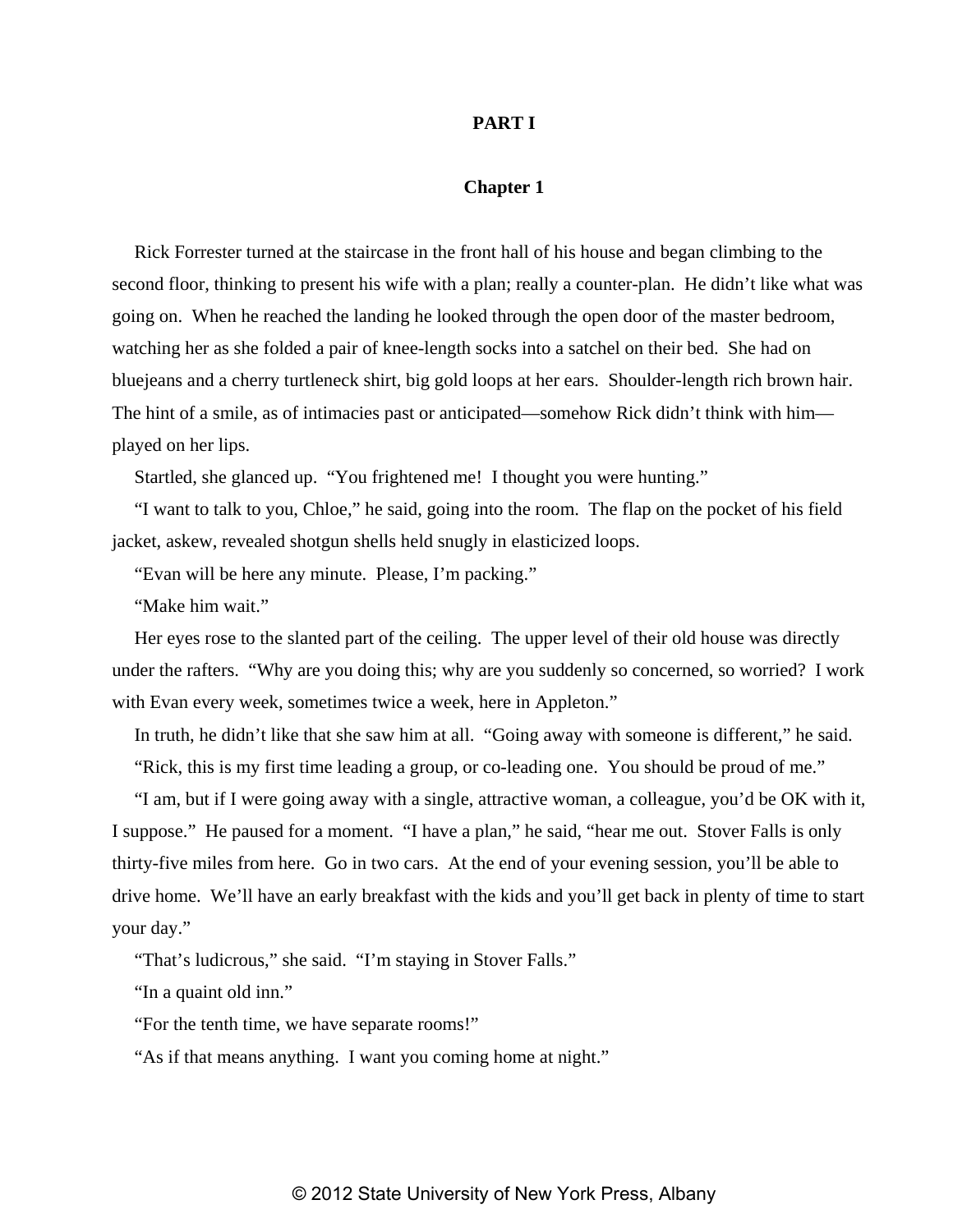"You don't own me, Rick. Now, leave me alone. Take Waldo into the woods, go shoot something!"

He stood there, remembering the night seventeen years ago—seeing a strikingly beautiful woman across the room at a party in Greenwich Village. High-bridged nose, lustrous dark hair—a wild, gypsy look. He made his way to her side, introduced himself. Rick Forrester, ex-navy officer recently home after a tour of duty in the Far East. He was at Columbia working on his doctorate. She was Chloe Cika, graduate of Long Island City High, secretary, of Turkish-Greek-Albanian extraction. Minuscule red flecks in the irises of her deep brown eyes. Rick, smitten, crazy to see her again. A man in a glittering suit coming toward her with drinks. Rick: "May I call you?" Chloe: "In the Queens directory under Raheed Cika. C-I-K-A."

Turning away from her in their bedroom, Rick went downstairs, passing the kitchen and going out to a rear deck that overlooked his backyard and, where the yard ended, a forty-foot grassy embankment—the eastern limit of the great Appleton floodplain. Fields, woods, wetlands stretched for three miles to a line of low, craggy mountains. At the foot of the embankment an oxbow lake shone in the afternoon October sun. Rick picked up the twenty-gauge Beretta he'd left on the deck and took a set of open steps down to the yard.

His brown and white springer spaniel was inside a chain-link pen, panting in anticipation. "She didn't buy it, Waldo," Rick said, walking over. "She called it ludicrous."

"Rrrufff!"

"My sentiments exactly."

\*\*\*\*

In a big yellow field on the far side of the oxbow, shotgun resting in the crook of his arm—no way for a self-respecting hunter of game birds to carry his gun afield—Rick trudged along; clearly today he wasn't hunting. He had spared himself the agony of waiting for Evan Kendrix to come for Chloe and swoop her away in his sports car. Right about now they were probably popping along on country roads to Stover Falls on the New York/Massachusetts border, where they would be directing a weekend therapy workshop at the Bernard Institute and staying at the Stover Falls Inn. In separate rooms. Five months ago Chloe had taken off her wedding ring and Rick hadn't seen it since. He respected her espousal of the women's movement—with a single proviso: it was knocking hell out of his marriage.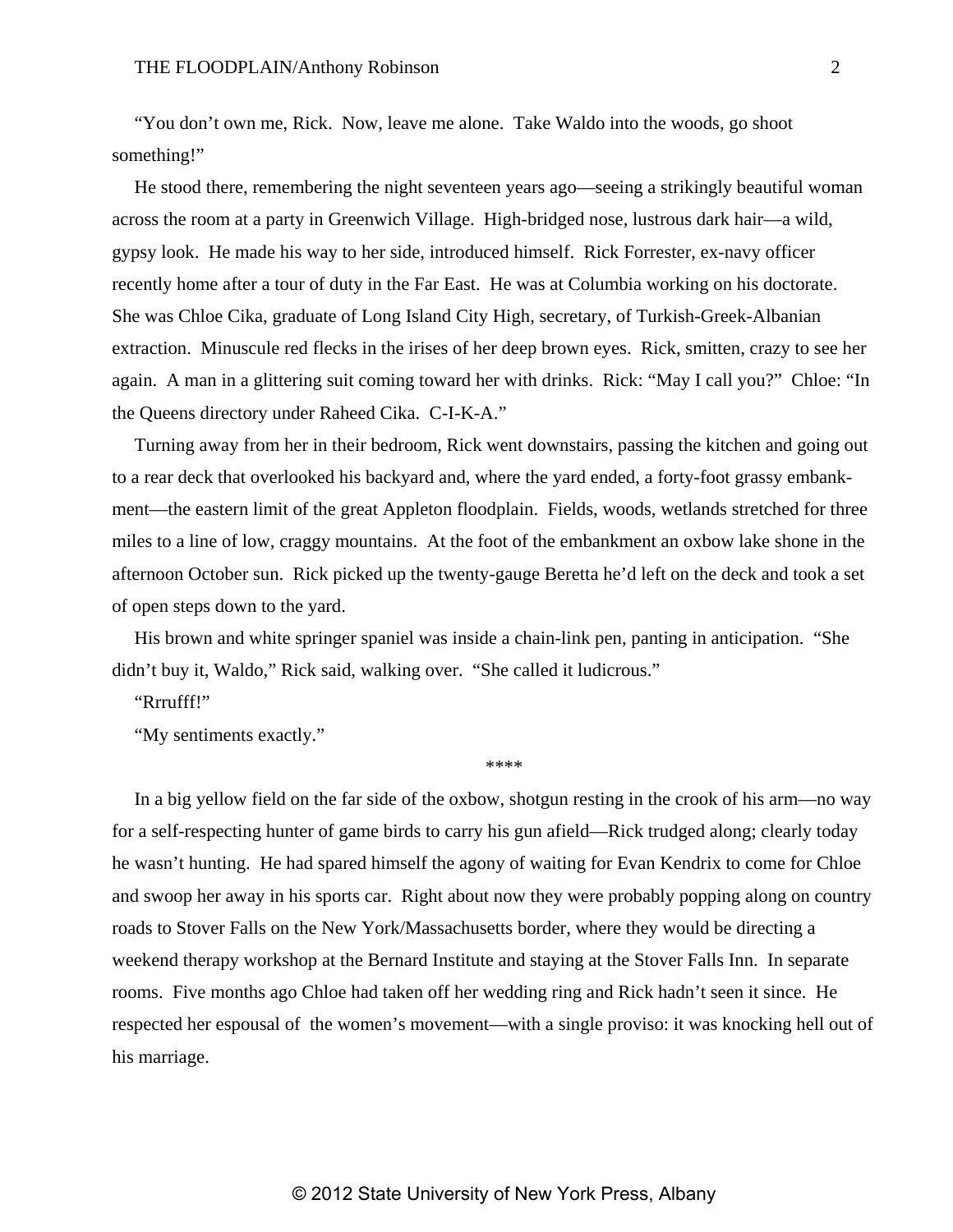## THE FLOODPLAIN/Anthony Robinson 3

With his dog, Rick entered a stand of hardwoods, then of scrubby cedars. A rabbit squirted away from a pile of brush and Waldo thought to give chase, checked himself, as if remembering he was an English springer spaniel, not a beagle. They moved on. The leaves were in full color and Rick tried to relax, to take pleasure in his favorite pastime, his favorite season; but he wasn't relaxing, he was badly preoccupied. With shadows settling across the floodplain, he whistled Waldo in and they started for home, the falling sun and Mount Chodokee, jewel of the Shagg Range, now at Rick's back.

#### "RrrmmMMM!"

A thunderous beating of wings, grouse swerving, gun to Rick's shoulder. *Boom!* Other barrel. *Boom!* Waldo waiting for a "fetch." Didn't get one. Nothing to fetch.

Rick broke his gun. The expended shells ejected automatically and he didn't reload. Tramping on, he kicked at a dead branch that reminded him of a divining rod. A gray squirrel jumped from a big hickory to a pine, scurried into the high branches. He no longer hunted grays. Chloe and the kids had given his squirrel dishes a couple of tries when they lived in Woodbridge five years ago, hadn't liked them—really hadn't liked the idea of eating squirrel.

He emerged from the woods. Three hundred yards away, across the yellow field, his house stood atop the embankment: white with black shutters, brick chimneys at either end of a steeply gabled roof. Originally the parsonage of the town's Reformed ministers, built in the early decades of the  $19<sup>th</sup>$  century. About to start across the field, Rick had a sudden scare. The upstairs eyebrow windows were a fiery red. Was his house going up in flames?

No, sun's reflection. He sighed, shook his head. When they reached the oxbow, Waldo jumped right in. Rick walked along the edge until he came to his "stepping stones," little islands of matted weeds, and made his first leap, seven leaps all told (if you didn't slip and fall in). The springer, waiting for him at the foot of the embankment, gave himself a hard shake. They went up a series of steps made of embedded railroad ties that Rick had built his first year in the house. When they reached the top, Rick gave the dog praise, pulled gently on his fluffy ears, and enclosed him in his chain-link pen.

A smaller building, a combination shed and garage, sat near the house. Rick pulled at the sliding door of the shed and flipped on the fluorescent lights above his workbench. A pair of fishing waders hung on the wall, also a fisherman's vest and a wicker creel. A tangle of rusty steel traps dangled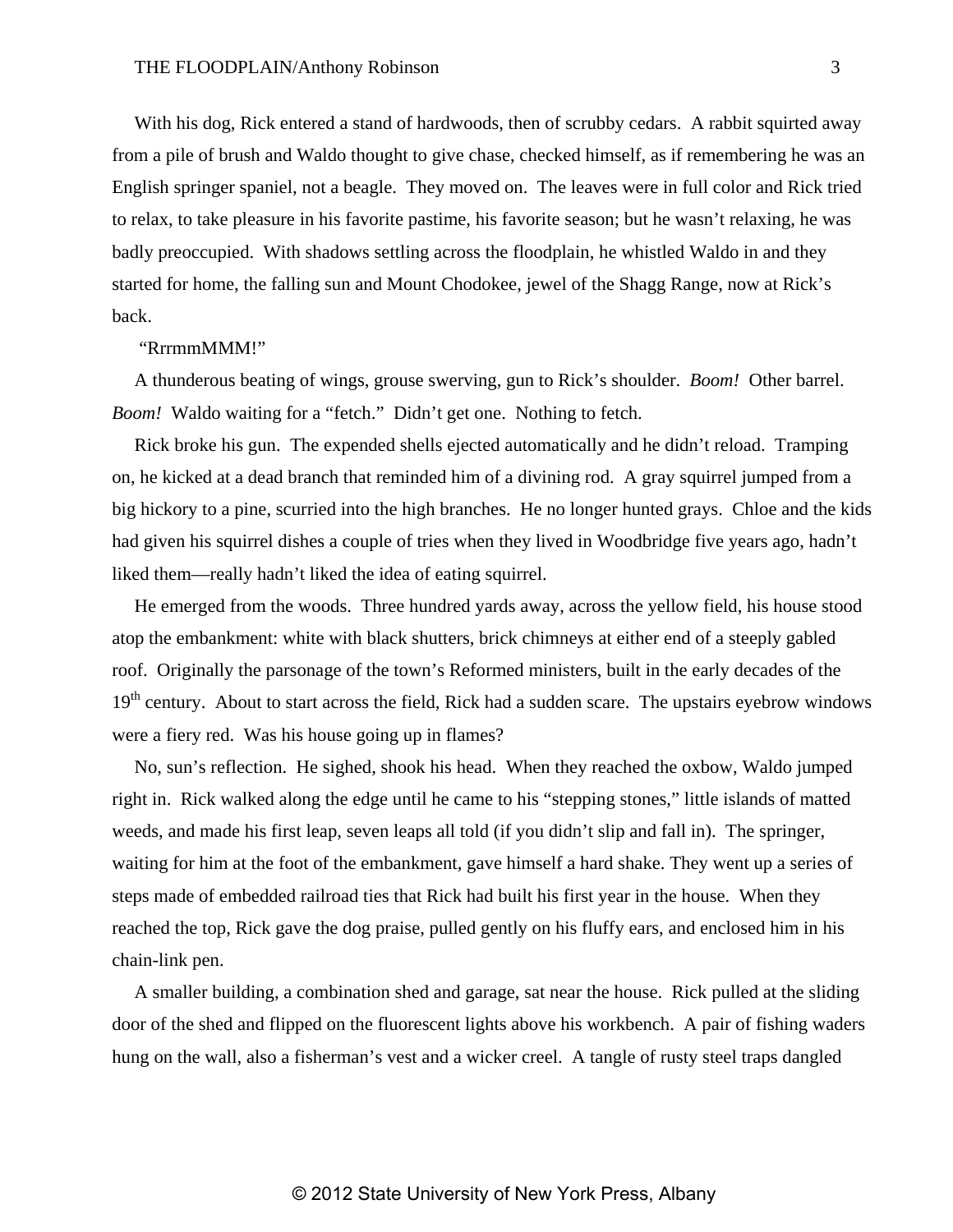from a spike. He hadn't trapped muskrats since his early teens but had never thrown his traps out, to Chloe's annoyance. By her way of interpreting it, he didn't want to let go of his boyhood.

At his workbench, about to clean his Beretta, Rick heard the sound of tires crunching driveway stones. Sometimes cars pulled in, then backed out and drove the other way on Elting Street. But after the crunching came the firm clunk of a closing door. He leaned the shotgun against the steep staircase leading to a loft and peered out. A dark-gray Porsche with MD plates was parked in the driveway, and striding toward the house was Evan Kendrix.

Rick felt numb with the shock of it; he hadn't escaped the agony at all.

Spotting him in the shed doorway, the psychiatrist said in a cheerful voice, "Rick, what a nice surprise! We're running late, obviously. Chloe said you were hunting."

"I was." A voice in his head saying: Here's your chance. Do something.

"Any luck?" Kendrix said. "But that's a fishing term, isn't it? How about 'any quarry?'" "No quarry," Rick said, a sharp uptick in his heart.

Kendrix, six feet tall and powerfully built, was wearing rust-colored corduroys tucked into a pair of leather boots with a buckle at the instep, and a lined Levi jacket, unbuttoned. He had thick sandy hair that would humble any comb, and diamond-sharp hazel eyes that didn't so much look as dissect. He spotted the gun leaning against the loft steps. "Out of curiosity, Rick, what are the advantages of a shotgun with over-under barrels like yours, compared to side-by-side?"

"No advantage. It's personal preference."

"I've never hunted," Kendrix said, "but I can't think of anything more atavistically freighted than hunting, can you?"

Possibly killing someone, Rick thought.

Just then the back door to the house opened and Chloe came out. Kendrix made for the deck, taking the steps two at a time, leaving Rick in the shed like a yardman tending to the tools. He gave Chloe an embrace, within the bounds of propriety, then reached for her satchel, and they started down, Chloe first. Over her cherry turtleneck she had on a black leather jacket.

Rick couldn't remember when, in recent years, she had looked so radiant. Halfway down the steps, she spotted him—not someone she wanted to see. But she collected herself and reminded Rick of the meals she'd prepared: pot roast tonight, Italian sauce for tomorrow. Andrew was still at the Locust Tree, the nearby golf course, and Lisa would be "needing a ride to the high school at eight o'clock for her co-rec, and don't forget to pick her up at ten."